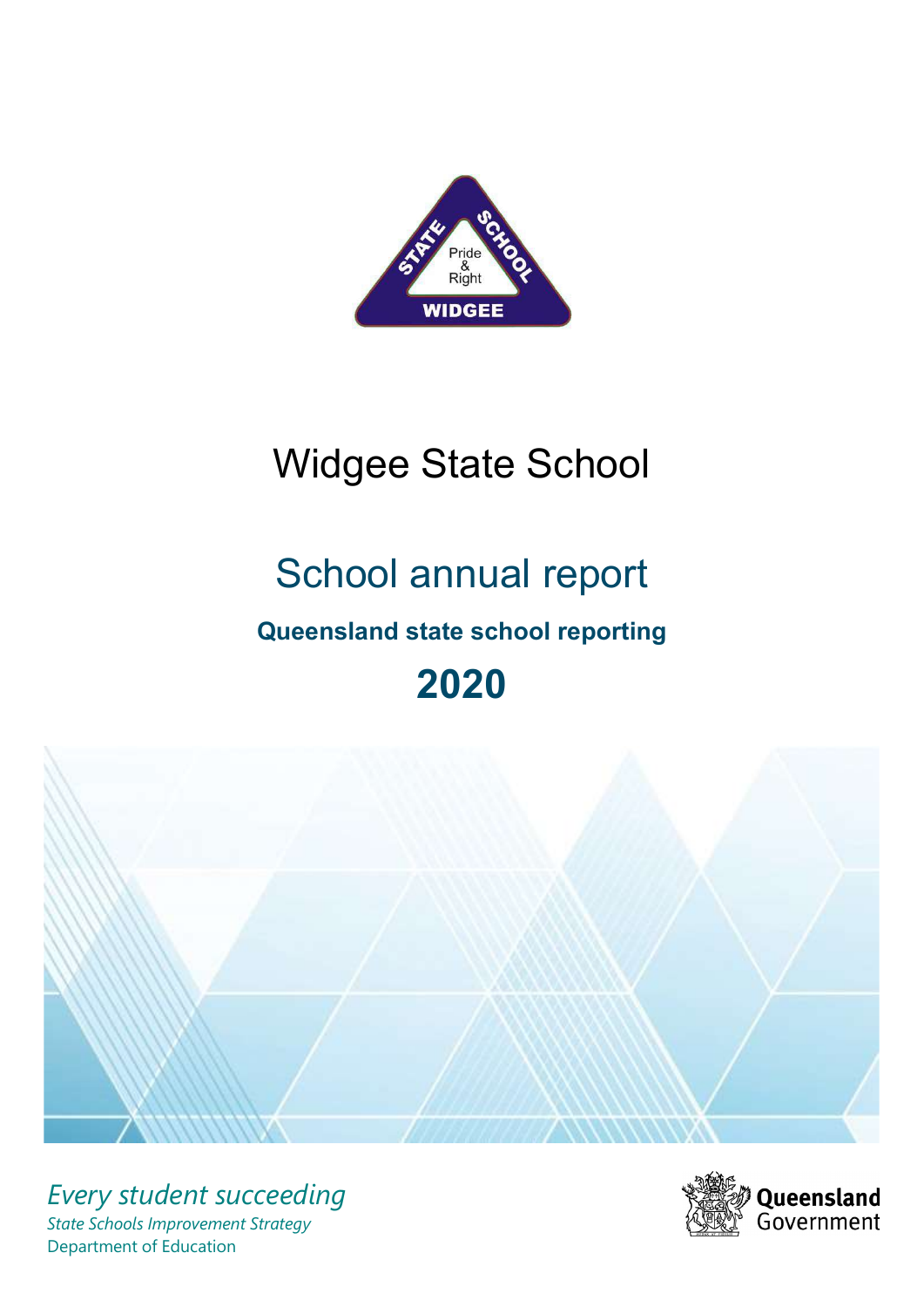OFFICIAL – Public Published as information source only.<br>Public information used to create this report may not appear in this format in the public domain<br>Please refer to disclaimer information.

#### Contact details

| <b>Postal Address</b> | 2156 Gympie-Woolooga Road Widgee 4570 |
|-----------------------|---------------------------------------|
| <b>Phone</b>          | (07) 5484 0888                        |
| Fax                   | $(07)$ 5484 0800                      |
| Email                 | principal@widgeess.eq.edu.au          |
| Website               | https://widgeess.eg.edu.au            |

#### Disclaimer

The materials presented in this report are distributed by the Department of Education (the department) as an information source only. The information and data in this report is subject to change without notice.

The department makes no statements, representations, or warranties about the accuracy or completeness of, and you should not rely on, any information contained in this report.

The department disclaim all responsibility and all liability (including without limitation, liability in negligence) for all expenses, losses, damages and costs you might incur as a<br>result of the information in this report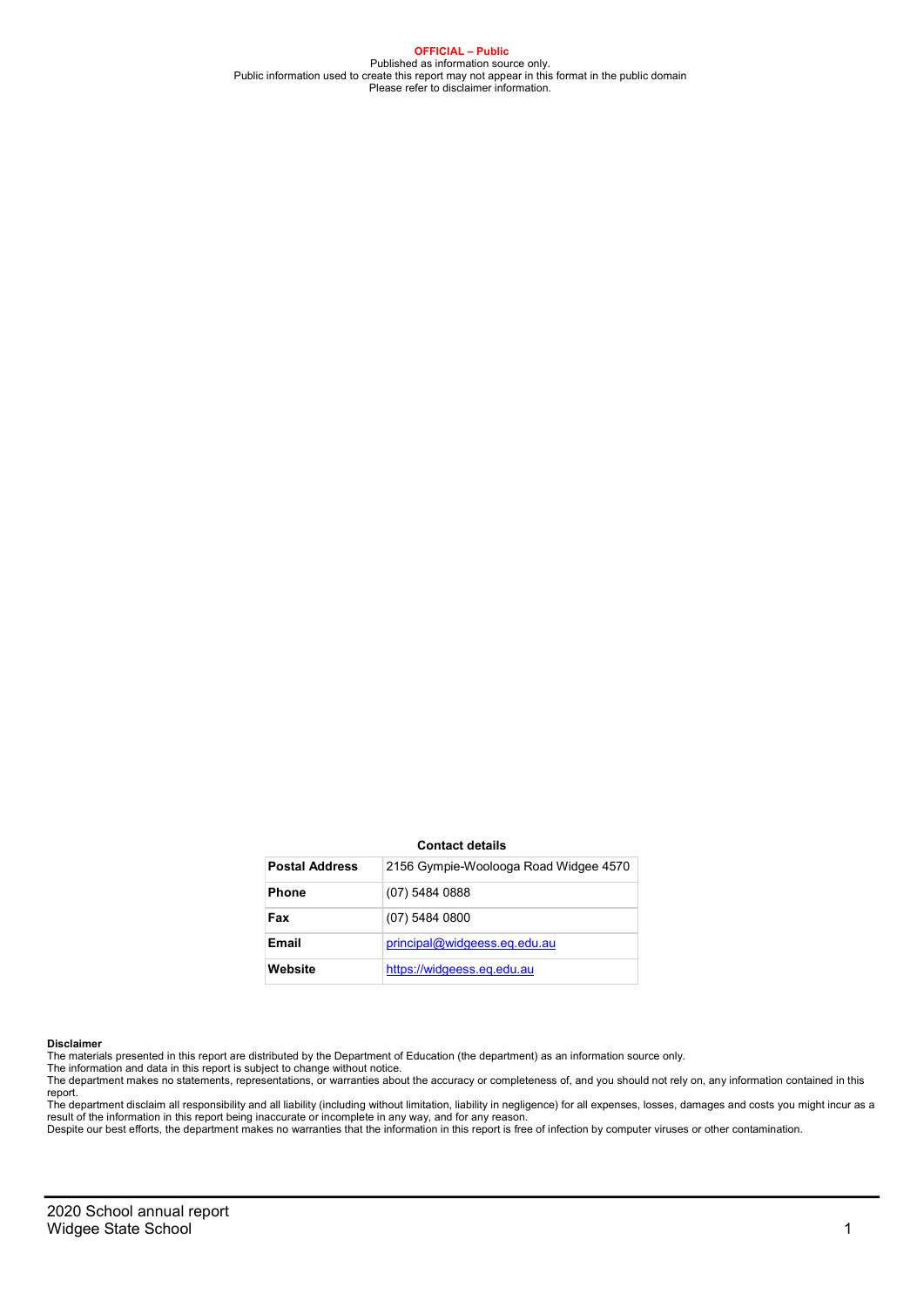| School context                     |                                                                                                                                                                                         |
|------------------------------------|-----------------------------------------------------------------------------------------------------------------------------------------------------------------------------------------|
| <b>Coeducational or single sex</b> | Coeducational                                                                                                                                                                           |
| Independent Public School          | No.                                                                                                                                                                                     |
| Year levels offered in 2020        | Prep Year - Year 6                                                                                                                                                                      |
| <b>Webpages</b>                    | Additional information about Queensland state schools is located on the:<br>My School website<br>Queensland Government data website<br>Queensland Government schools directory website. |

## Characteristics of the student body

### Student enrolments

#### Table 1: Student enrolments by year level

|                   |                | <b>February</b> |      |                | <b>August</b> |      |
|-------------------|----------------|-----------------|------|----------------|---------------|------|
| <b>Year Level</b> | 2018           | 2019            | 2020 | 2018           | 2019          | 2020 |
| <b>Prep Year</b>  | 10             | $\overline{4}$  | 8    | 8              | 6             | 7    |
| Year 1            | 7              | 12              | 9    | 6              | 11            | 10   |
| Year <sub>2</sub> | 5              | 8               | 13   | 5              | 9             | 14   |
| Year 3            | 3              | 5               | 9    | $\mathfrak{p}$ | 5             | 8    |
| Year 4            | 8              | 3               | 5    | 7              | 3             | 4    |
| Year 5            | 13             | 6               | 6    | 12             | 8             | 6    |
| Year 6            | $\overline{7}$ | 12              | 8    | 7              | 12            | 8    |
| <b>Total</b>      | 53             | 50              | 58   | 47             | 54            | 57   |

Notes

1. Student counts include headcount of all full- and part-time students at the school.

### Average class sizes

#### Table 2: Average class size information for each phase of schooling

| <b>Year Levels</b> | 2018 | 2019 | 2020 |
|--------------------|------|------|------|
| Prep – Year 3      | 14   | 26.  | 20   |
| Year 4 – Year 6    | 19   |      | 18   |

Notes

1. Classes are measured against the target of 25 students per teacher in Prep to Year 3 and Years 11 to 12, and target of 28 students per teacher in Years 4 to 10. Where composite classes exist across cohorts (e.g. Year 3/4) the class size targets would be the lower cohort target.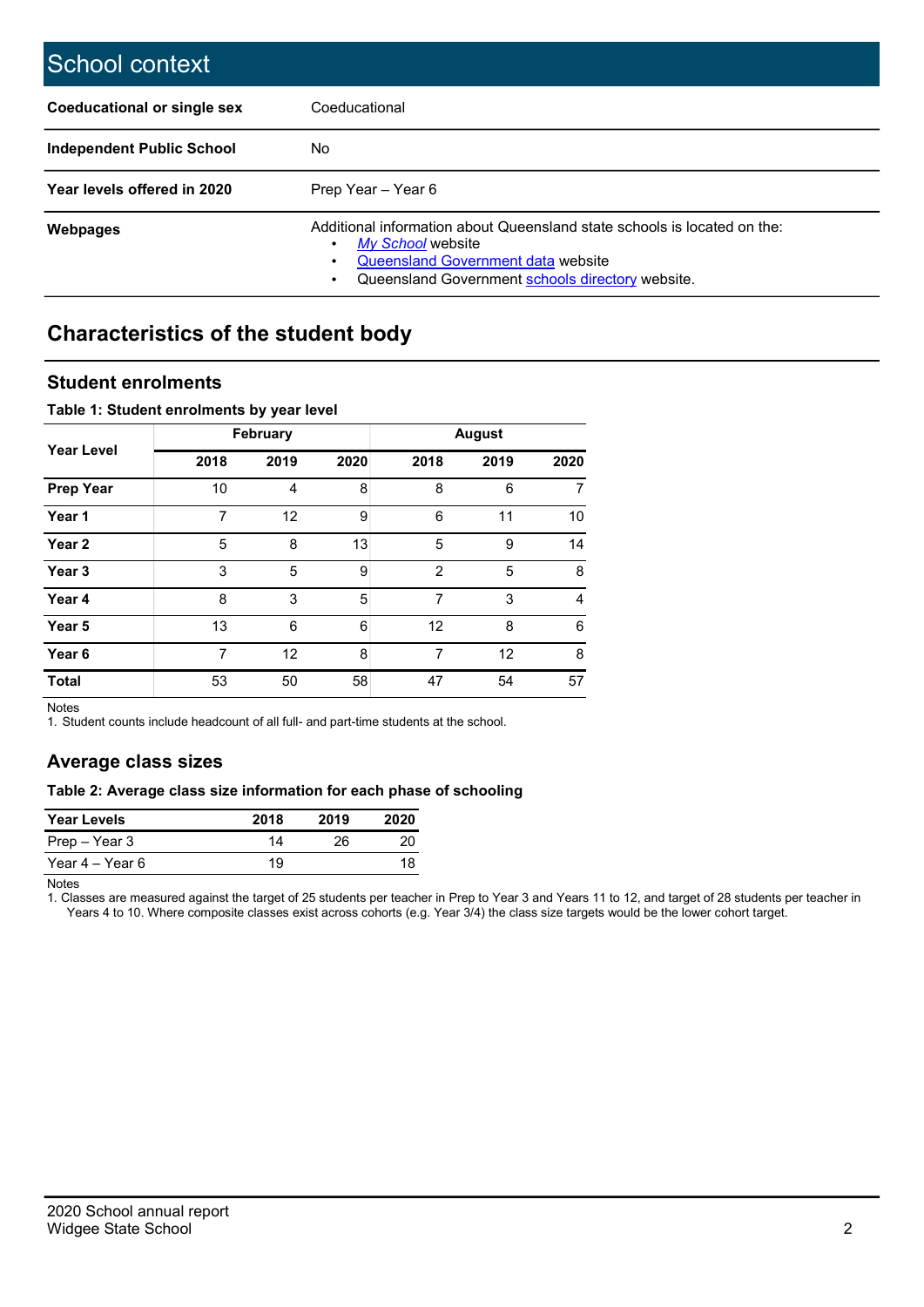## Parent, student and staff satisfaction

Tables 3–5 show selected items from the Parent/Caregiver, Student and Staff School Opinion Surveys. In response to the COVID-19 pandemic, the annual school opinion surveys of students, teachers and staff were not administered in 2020.

For state level information go to the School Opinion Survey webpage.

#### Table 3: Parent/Caregiver Survey

| Percentage of parents/caregivers who agree <sup>1</sup> that:                                               | 2018   | 2019   | 2020 |
|-------------------------------------------------------------------------------------------------------------|--------|--------|------|
| My child is getting a good education at this school.                                                        | 100.0% | 100.0% |      |
| This is a good school.                                                                                      | 100.0% | 100.0% |      |
| My child likes being at this school. <sup>2</sup>                                                           | 100.0% | 92.9%  |      |
| My child feels safe at this school. <sup>2</sup>                                                            | 100.0% | 100.0% |      |
| My child's learning needs are being met at this school. <sup>2</sup>                                        | 100.0% | 100.0% |      |
| My child is making good progress at this school. <sup>2</sup>                                               | 100.0% | 100.0% |      |
| Teachers at this school expect my child to do his or her best. <sup>2</sup>                                 | 100.0% | 100.0% |      |
| Teachers at this school provide my child with useful feedback about his or her school<br>work. <sup>2</sup> | 100.0% | 100.0% |      |
| Teachers at this school motivate my child to learn. <sup>2</sup>                                            | 100.0% | 100.0% |      |
| Teachers at this school treat students fairly. <sup>2</sup>                                                 | 100.0% | 100.0% |      |
| I can talk to my child's teachers about my concerns. <sup>2</sup>                                           | 100.0% | 92.9%  |      |
| This school works with me to support my child's learning. <sup>2</sup>                                      | 100.0% | 100.0% |      |
| This school takes parents' opinions seriously. <sup>2</sup>                                                 | 100.0% | 92.9%  |      |
| Student behaviour is well managed at this school. <sup>2</sup>                                              | 100.0% | 92.9%  |      |
| This school looks for ways to improve. <sup>2</sup>                                                         | 100.0% | 100.0% |      |
| This school is well maintained. <sup>2</sup>                                                                | 100.0% | 100.0% |      |

Notes

1. Agree represents the percentage of respondents who Somewhat Agree, Agree or Strongly Agree with the statement.

2. Nationally agreed parents/caregiver items.

3. DW = Data withheld to ensure confidentiality.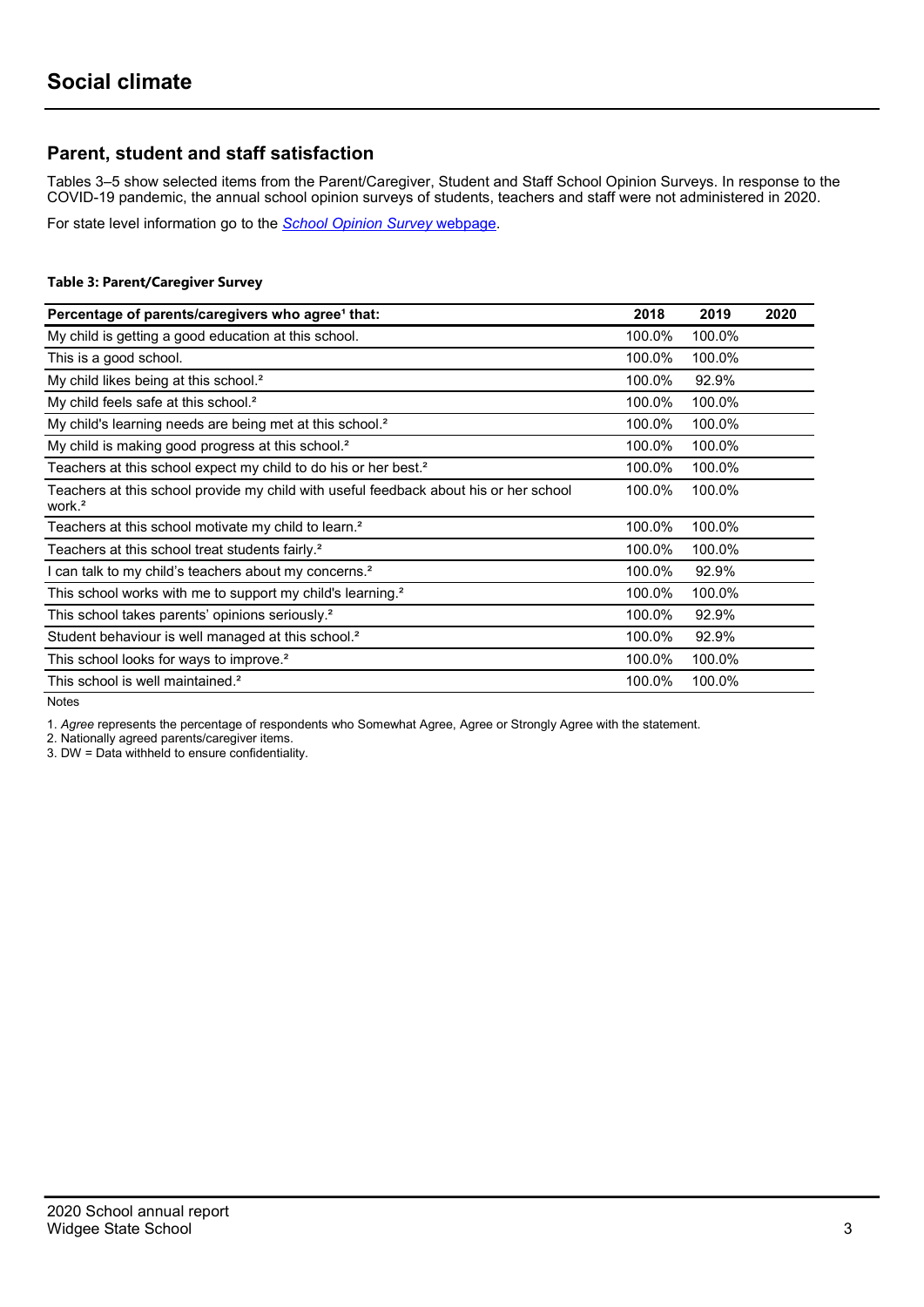#### Table 4: Student Survey

| Percentage of students who agree <sup>1</sup> that:                            | 2018   | 2019   | 2020 |
|--------------------------------------------------------------------------------|--------|--------|------|
| am getting a good education at my school.                                      | 95.8%  | 100.0% |      |
| I like being at my school. <sup>2</sup>                                        | 100.0% | 100.0% |      |
| I feel safe at my school. <sup>2</sup>                                         | 100.0% | 100.0% |      |
| My teachers motivate me to learn. <sup>2</sup>                                 | 100.0% | 94.7%  |      |
| My teachers expect me to do my best. <sup>2</sup>                              | 100.0% | 100.0% |      |
| My teachers provide me with useful feedback about my school work. <sup>2</sup> | 100.0% | 100.0% |      |
| Teachers at my school treat students fairly. <sup>2</sup>                      | 96.0%  | 94.7%  |      |
| can talk to my teachers about my concerns. <sup>2</sup>                        | 80.0%  | 94.7%  |      |
| My school takes students' opinions seriously. <sup>2</sup>                     | 96.0%  | 100.0% |      |
| Student behaviour is well managed at my school. <sup>2</sup>                   | 88.0%  | 88.9%  |      |
| My school looks for ways to improve. <sup>2</sup>                              | 100.0% | 100.0% |      |
| My school is well maintained. <sup>2</sup>                                     | 100.0% | 100.0% |      |
| My school gives me opportunities to do interesting things. <sup>2</sup>        | 100.0% | 94.4%  |      |

Notes

1. Agree represents the percentage of respondents who Somewhat Agree, Agree or Strongly Agree with the statement.

2. Nationally agreed student items.

3. DW = Data withheld to ensure confidentiality.

#### Table 5: Staff Survey

| Percentage of staff who agree <sup>1</sup> that:                                                            | 2018   | 2019   | 2020 |
|-------------------------------------------------------------------------------------------------------------|--------|--------|------|
| I enjoy working at this school.                                                                             | 100.0% | 100.0% |      |
| I feel this school is a safe place in which to work.                                                        | 100.0% | 100.0% |      |
| I receive useful feedback about my work at this school.                                                     | 100.0% | 100.0% |      |
| I feel confident embedding Aboriginal and Torres Strait Islander perspectives across the<br>learning areas. | 100.0% | 100.0% |      |
| Students are treated fairly at this school.                                                                 | 100.0% | 100.0% |      |
| Student behaviour is well managed at this school.                                                           | 100.0% | 100.0% |      |
| Staff are well supported at this school.                                                                    | 100.0% | 100.0% |      |
| This school takes staff opinions seriously.                                                                 | 100.0% | 100.0% |      |
| This school looks for ways to improve.                                                                      | 100.0% | 100.0% |      |
| This school is well maintained.                                                                             | 100.0% | 100.0% |      |
| This school gives me opportunities to do interesting things.                                                | 100.0% | 100.0% |      |

Notes

1. Agree represents the percentage of respondents who Somewhat Agree, Agree or Strongly Agree with the statement.

2. DW = Data withheld to ensure confidentiality.

## Description of how this school manages non-attendance

Queensland state schools manage non-attendance in line with the Queensland Department of Education procedures: Managing Student Absences and Enforcing Enrolment and Attendance at State Schools; and Roll Marking in State Schools, which outline processes for managing and recording student attendance and absenteeism.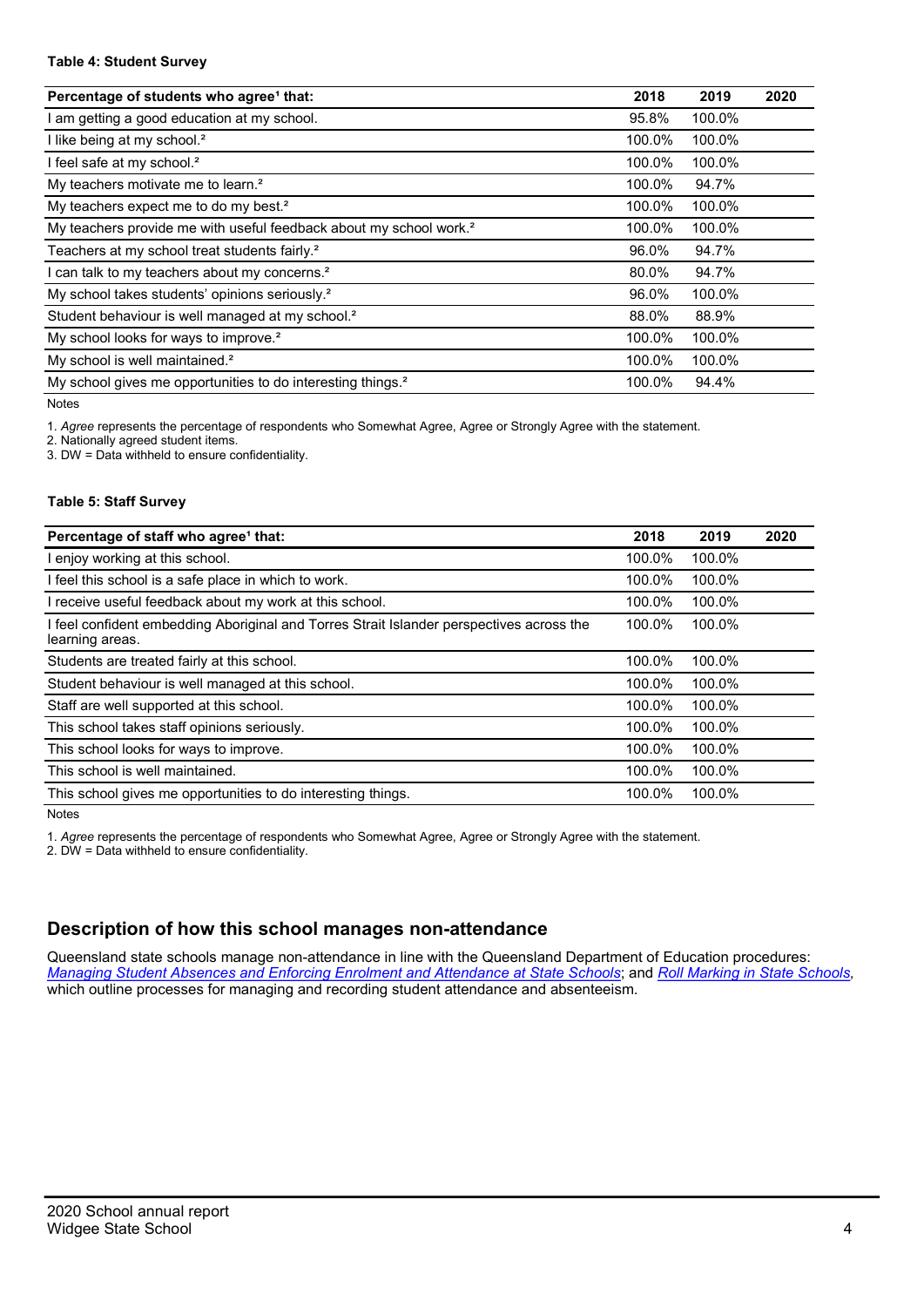## School disciplinary absences

#### Table 6: Count of school disciplinary absences at this school

| Type of school disciplinary absence | 2018 | 2019 | 2020 |
|-------------------------------------|------|------|------|
| <b>Short Suspension</b>             |      |      |      |
| Long Suspension                     |      |      |      |
| Exclusion                           |      |      |      |
| Total                               |      |      |      |

Notes

1. School disciplinary absence (SDA) data is a total of short suspensions (1–10 days), long suspensions (11–20 days), exclusions and cancellations. 2. The number of SDAs is not the number of students who received an SDA as one student may be suspended several times in a school year. Each time a student is suspended it is recorded as an additional SDA. The data does not reflect the outcomes of appeal decisions.

3. 2020 data was impacted by the COVID-19 health emergency. There were significantly fewer SDAs during the home-based learning period (the first five weeks of Term 2) compared to previous years.

# School funding

## School income broken down by funding source

School income, reported by financial year accounting cycle using standardised national methodologies and broken down by funding source is available via the  $My$  School website.

#### How to access our income details

- 1. Click on the My School link http://www.myschool.edu.au/.
- 2. Enter the school name or suburb of the school you wish to search.

| Search by school name or suburb | <b>School sector</b> | <b>School type</b> | <b>State</b> | ∽ |  |
|---------------------------------|----------------------|--------------------|--------------|---|--|
|                                 |                      |                    |              |   |  |

3. Click on View School Profile to access the school's profile.



4. Click on Finances and select the appropriate year to view school financial information.

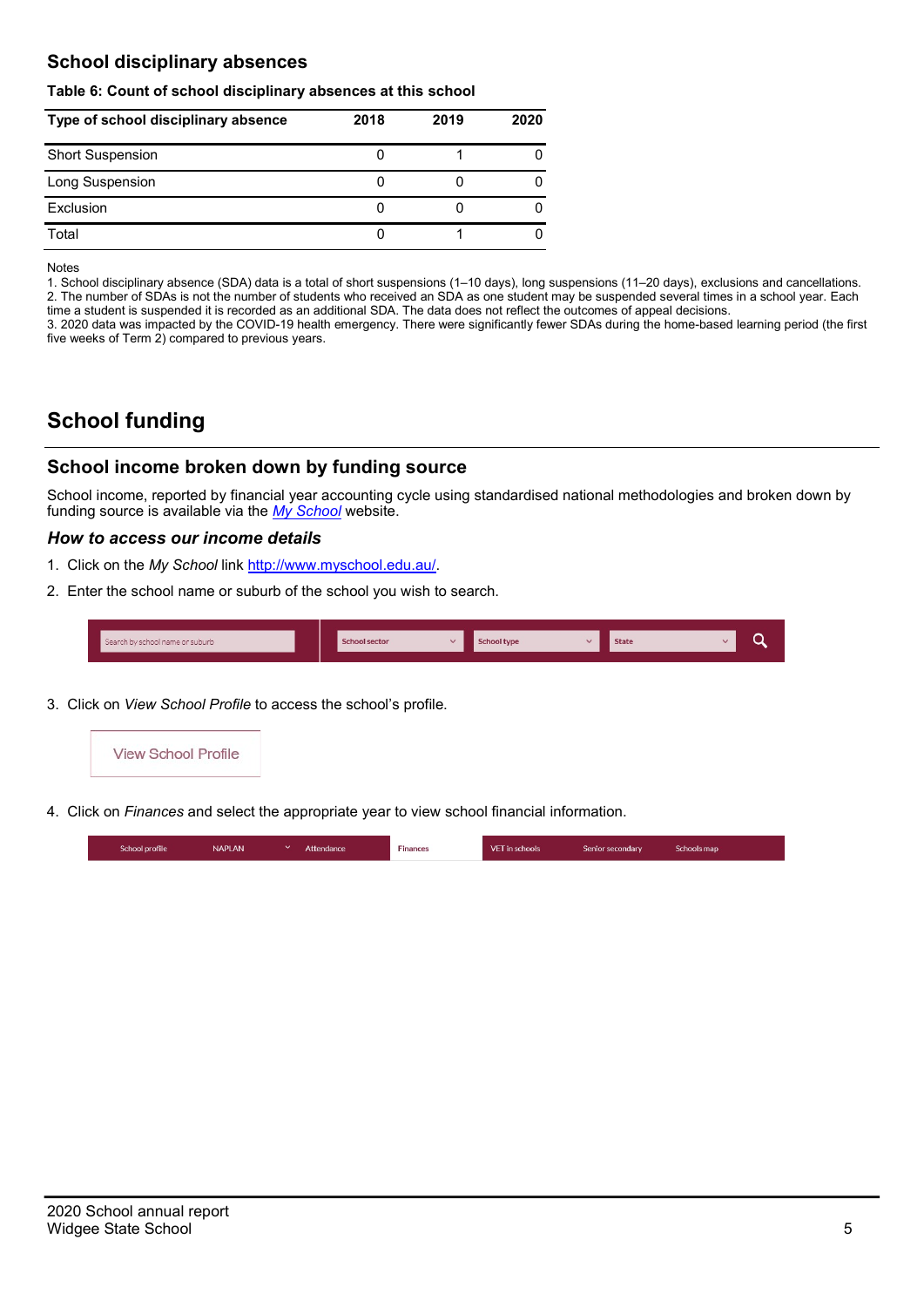# Teacher standards and qualifications

The Teacher registration eligibility requirements: Policy (p.1) states:

To be eligible for registration, a person must satisfy the Queensland College of Teachers (QCT) that they meet requirements regarding qualification and experience, or have otherwise met the requirements of the Australian Professional Standards for Teachers (APST). A person must also satisfy the QCT that they are suitable to teach and meet English language proficiency requirements. All these requirements are specified in the Act and the Education (Queensland College of Teachers) Regulation 2005 (the Regulation).

The qualifications required for teacher registration are successful completion of either -

- (a) a four-year initial teacher education program including teacher education studies of at least one year (e.g. a Bachelor of Education, or a double Bachelor degree in Science and Teaching) or
- (b) a one-year graduate initial teacher education program following a degree (e.g. a one-year Graduate Diploma of Education (Secondary) after a three-year Bachelor degree) or
- (c) another course of teacher education that the QCT is reasonably satisfied is the equivalent of (a) or (b). These are considered on a case-by-case basis.

For more information, please refer to the following link:

• https://www.qct.edu.au/registration/qualifications

# Workforce composition

## Staff composition, including Indigenous staff

#### Table 7: Workforce composition for this school

|                    | <b>Teaching staff</b> |      |      | Non-teaching staff |      |      | Indigenous staff |      |      |
|--------------------|-----------------------|------|------|--------------------|------|------|------------------|------|------|
| <b>Description</b> | 2018                  | 2019 | 2020 | 2018               | 2019 | 2020 | 2018             | 2019 | 2020 |
| Headcount          | <5                    | <5   | <5   |                    |      |      | <5               |      |      |
| <b>FTF</b>         | <5                    | < 5  | <5   | <5                 | <5   | <5   | <5               |      |      |

**Notes** 

1. Teaching staff includes school leaders.<br>2. Indigenous refers to Aboriginal and Tor

2. Indigenous refers to Aboriginal and Torres Strait Islander people of Australia.<br>3. FTE = full-time equivalent

 $FTE = full-time equivalent$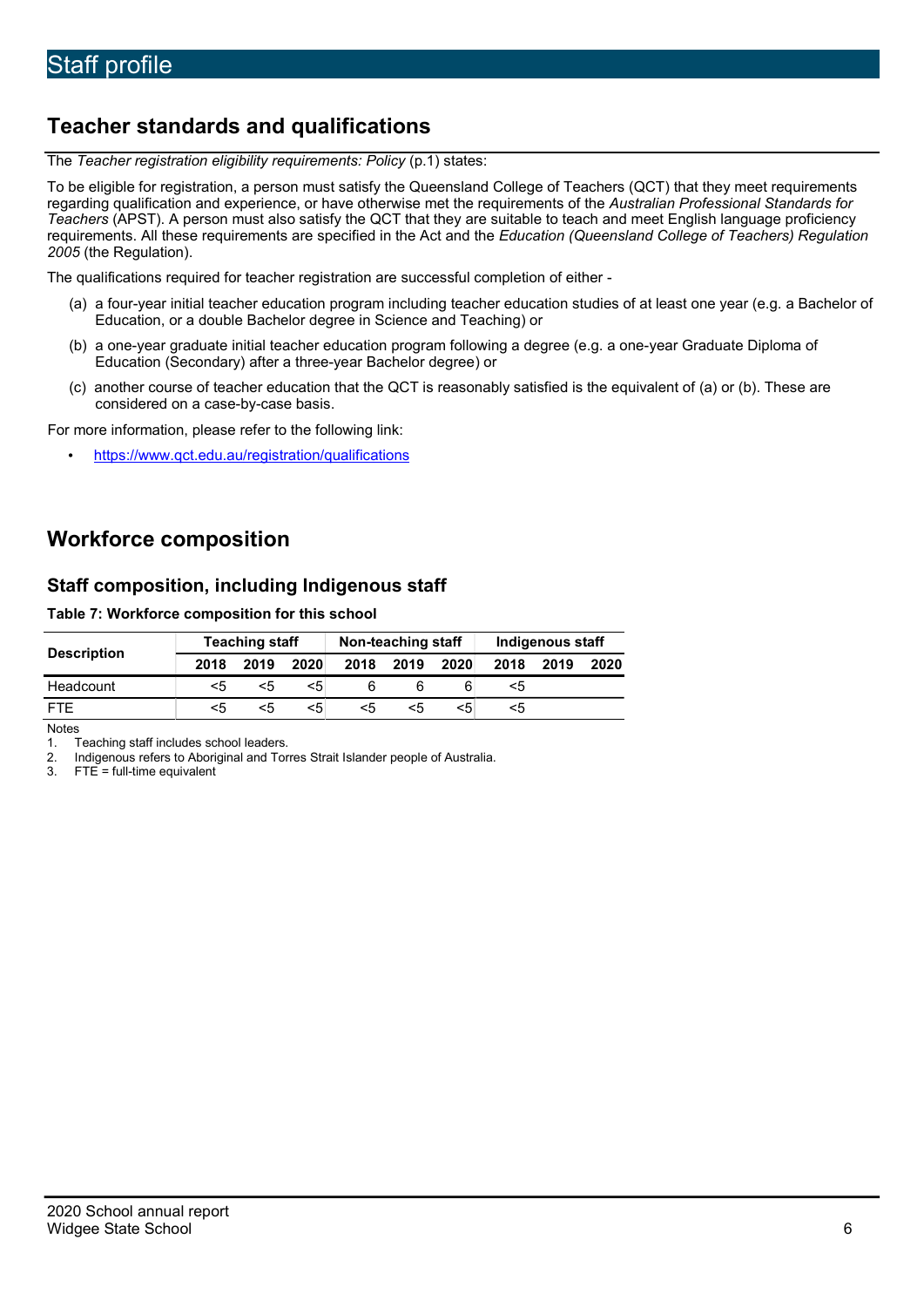# Key student outcomes

## Student attendance

Tables 8–9 show attendance rates at this school as percentages. In 2020, the COVID-19 health emergency affected student attendance in Queensland Government schools. Comparisons between 2020 and previous years' attendance data should not be made.

#### Table 8: Overall student attendance at this school

| <b>Description</b>                                  | 2018 | 2019 | 2020 |
|-----------------------------------------------------|------|------|------|
| Overall attendance rate for students at this school | 95%  | 93%  | 90%  |

Notes

1. The student attendance rate is based on Semester 1 each year and is generated by dividing the total of full-days and part-days that students

attended, and comparing this to the total of all possible days for students to attend, expressed as a percentage.

2. Full-time students only.

#### Table 9: Student attendance rates for each year level at this school

| <b>Year Level</b> | 2018 | 2019 | 2020 |
|-------------------|------|------|------|
| Prep Year         | 95%  | 92%  | 88%  |
| Year 1            | 94%  | 92%  | 92%  |
| Year 2            | 96%  | 93%  | 87%  |
| Year 3            | 96%  | 95%  | 88%  |
| Year 4            | 94%  | 96%  | 95%  |
| Year 5            | 94%  | 93%  | 94%  |
| Year 6            | 93%  | 90%  | 91%  |

Notes

1. The student attendance rate is based on Semester 1 each year and is generated by dividing the total of full-days and part-days that students attended, and comparing this to the total of all possible days for students to attend, expressed as a percentage.

2. Full-time students only.

3. DW = Data withheld to ensure confidentiality